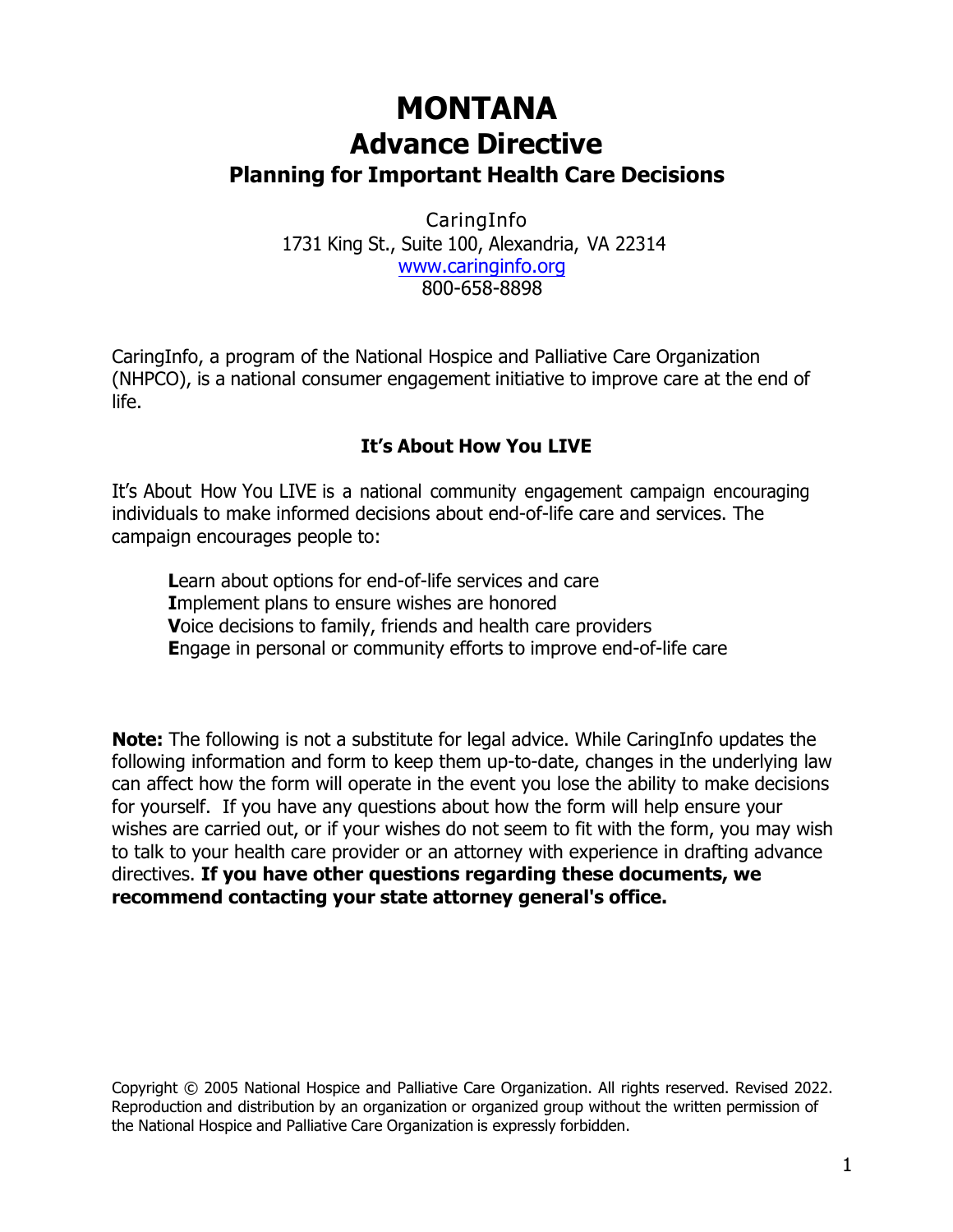# **Using these Materials**

### **BEFORE YOU BEGIN**

- 1. Check to be sure that you have the materials for each state in which you may receive health care.
- 2. These materials include:
	- Instructions for preparing your advance directive, please read all the instructions.
	- Your state-specific advance directive forms, which are the pages with the gray instruction bar on the left side.

## **ACTION STEPS**

- 1. You may want to photocopy or print a second set of these forms before you start so you will have a clean copy if you need to start over.
- 2. When you begin to fill out the forms, refer to the gray instruction bars they will guide you through the process.
- 3. Talk with your family, friends, and physicians about your advance directive. Be sure the person you appoint to make decisions on your behalf understands your wishes.
- 4. Once the form is completed and signed, photocopy the form and give it to the person you have appointed to make decisions on your behalf, your family, friends, health care providers and/or faith leaders so that the form is available in the event of an emergency.
- 5. The Montana End-of-Life Registry is your state's advance directive registry. By filing your advance directive with the registry, your health care provider and loved ones may be able to find a copy of your directive in the event you are unable to provide one. You can read more about the registry, including instructions on how to file your advance directive, at http://www.endoflife.mt.gov.
- 6. You may also want to save a copy of your form in an online personal health records application, program, or service that allows you to share your medical documents with your physicians, family, and others who you want to take an active role in your advance care planning.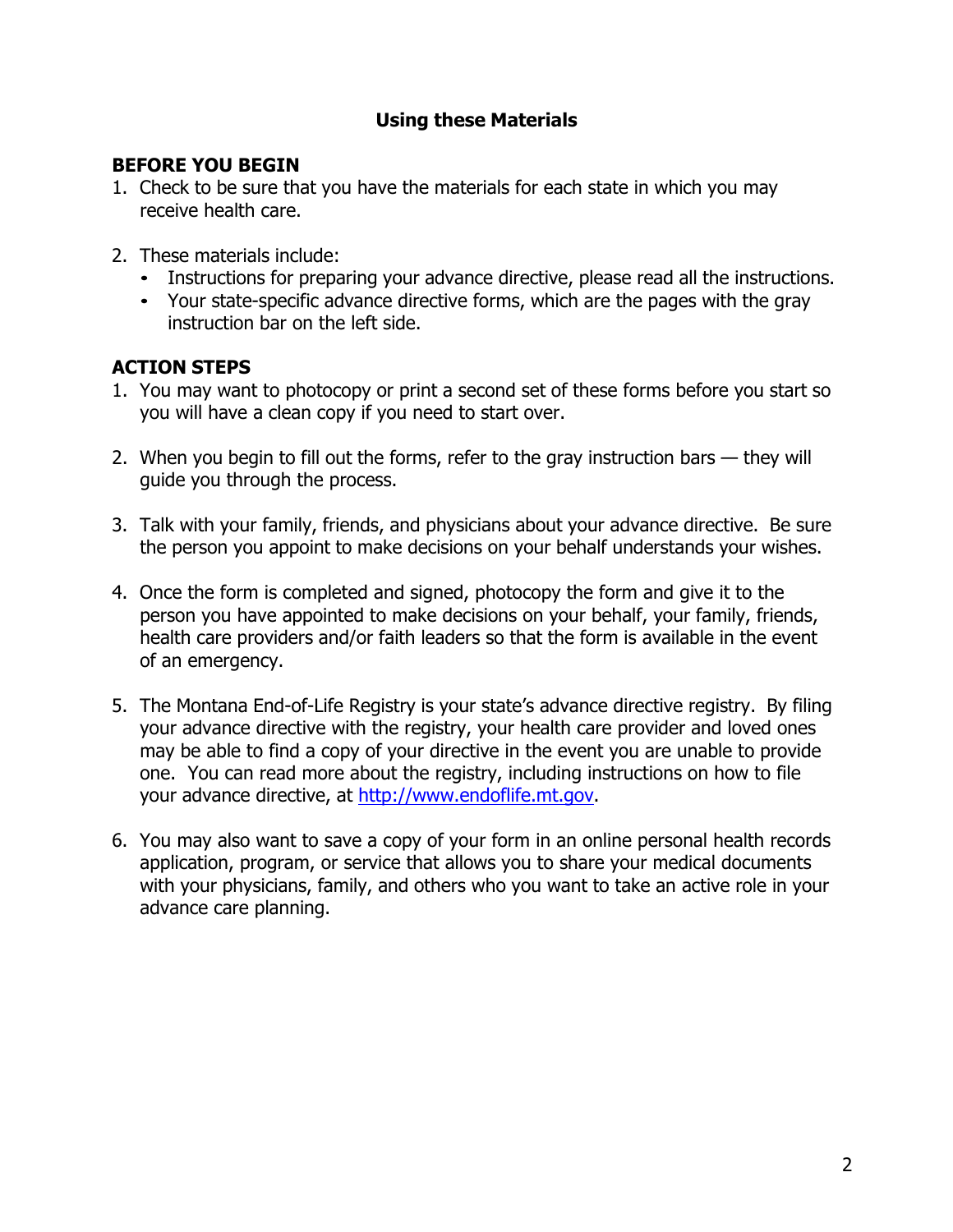#### **Introduction to Your Montana Advance Directive**

This packet contains a legal document—the **Montana Advance Directive**, which is based on the form developed by the Montana Department of Justice, Office of Consumer Protection—that protects your right to refuse medical treatment you do not want, or to request treatment you do want, in the event you lose the ability to make decisions yourself. You may complete any or all of the first four parts, depending on your advance planning needs. You must complete Part 5 in order to make your advance directive valid.

**Part 1, the Terminal Conditions Declaration, is your state's living will. Part 1** allows you to make decisions regarding your health care in the event you can no longer make decisions yourself and you have developed a terminal condition.

**Part 2** is an optional description of **Chronic Illness or Serious Disability**. This part allows you to describe any chronic illness or serious disability that you have that should not be misinterpreted as a terminal condition. This part also allows you to give special directions regarding your condition as well as the contact information for your treating physician.

**Part 3** is a **Power of Attorney for Health Care** that allows you to choose an adult representative to make health care decisions for you. Part 3 is especially useful, because it allows your representative to make decisions for you at any time you are unable to make or communicate your health care decisions, not just when you are in a terminal condition.

**Part 4** is a section that allows you to state **Special Directions** with regard to your advance planning, such as your spiritual preferences, organ donation, and the final disposition of your remains. Part 4 also allows you to state whether you plan to register your advance directive with the Montana End-of-Life Registry and to whom you plan to give copies of your document.

**Part 5** contains the signature and witnessing provisions so that your document will be effective.

This form does not expressly address mental illness. If you would like to make advance care plans regarding mental illness, you should talk to your physician and an attorney about a durable power of attorney tailored to your needs

Note: These documents will be legally binding only if the person completing them is a competent adult (at least 18 years old).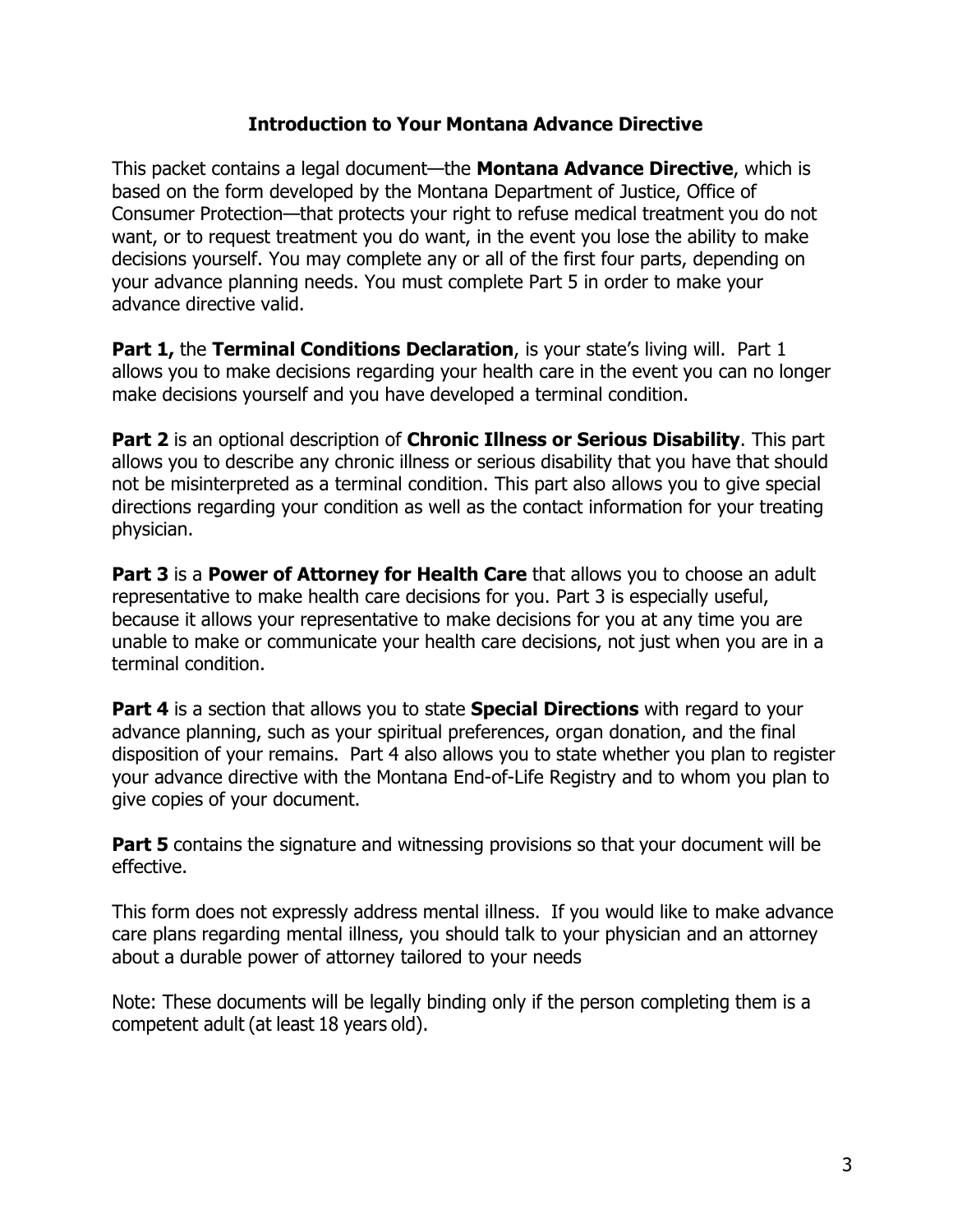# **Instructions for Completing Your Montana Advance Directive**

#### **Whom should I appoint as my representative?**

Your representative is the person you appoint to make decisions about your health care if you become unable to make those decisions yourself. Your representative may be a family member or a close friend whom you trust to make serious decisions. The person you name as your representative should clearly understand your wishes and be willing to accept the responsibility of making health care decisions for you.

You can appoint a second person as your alternate representative. The alternate will step in if the first person you name as a representative is unable, unwilling, or unavailable to act for you.

#### **How do I make my Montana Advance Directive legal?**

The law requires that you sign your advance directive, or direct another to sign it, in the presence of two witnesses.

#### **Should I add personal instructions to my Montana Advance Directive?**

One of the strongest reasons for naming a representative is to have someone who can respond flexibly as your health care situation changes and deal with situations that you did not foresee. If you add instructions to this document it may help your representative carry out your wishes, but be careful that you do not unintentionally restrict your representative's power to act in your best interest. In any event, be sure to talk with your representative about your future medical care and describe what you consider to be an acceptable "quality of life."

#### **What if I change my mind?**

You may revoke your Montana Advance Directive at any time and in any manner, regardless of your mental or physical condition. Your revocation becomes effective once you, or a witness to your revocation, notify your doctor, advanced practice registered nurse, or other health care provider.

Your representative's powers under a Power of Attorney for Health Care are automatically revoked if your spouse is your representative and you are legally separated or divorced.

#### **What other important facts should I know?**

Instructions to withhold or withdraw life-sustaining treatment from a pregnant patient will not be honored if it is probable that the fetus will survive to live birth with continuing life-sustaining treatment.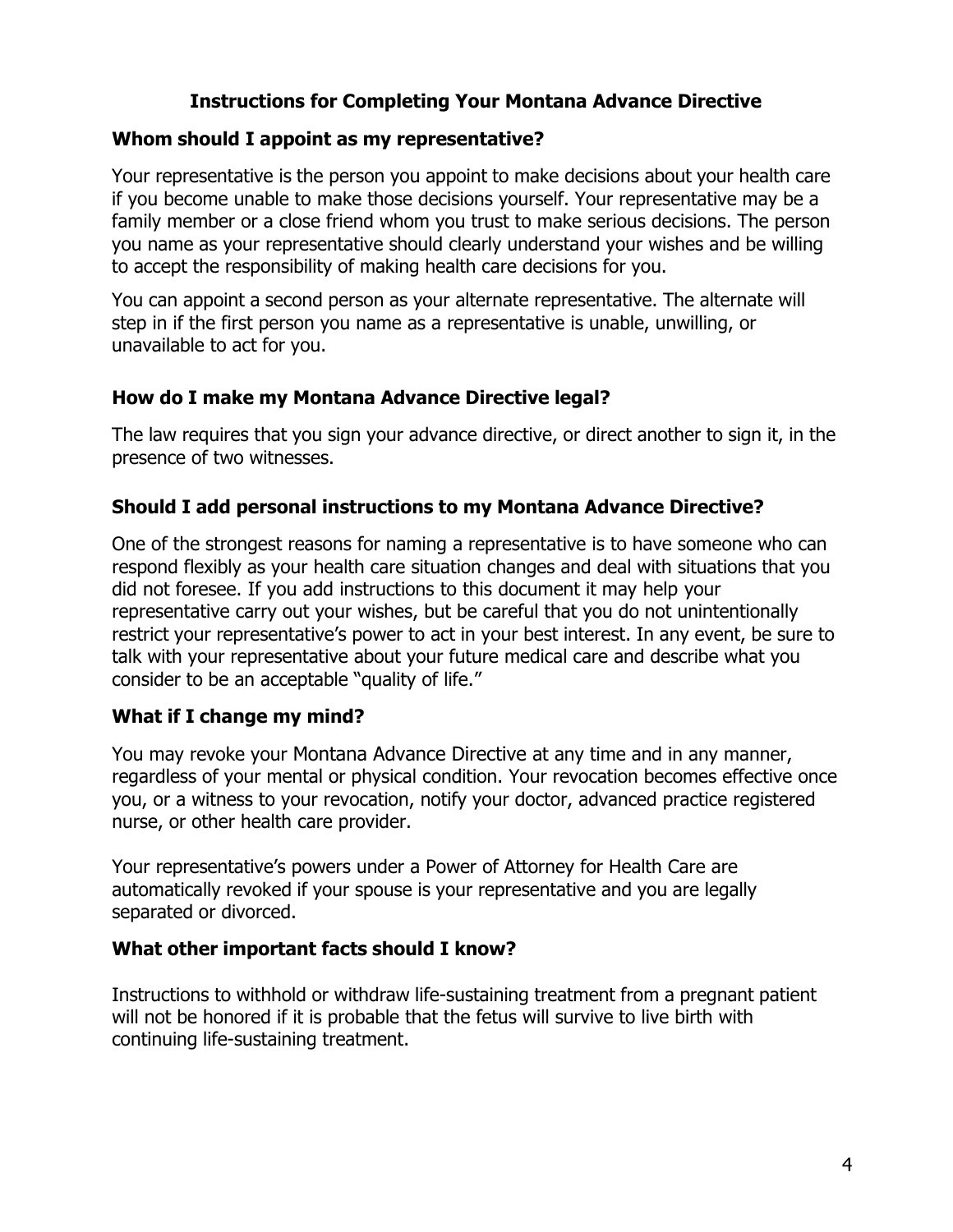# **MONTANA ADVANCE DIRECTIVE – PAGE 1 OF 6**

|                                                                                            | <b>Full Name:</b>                                                                                                                                                                                                                                                                          |
|--------------------------------------------------------------------------------------------|--------------------------------------------------------------------------------------------------------------------------------------------------------------------------------------------------------------------------------------------------------------------------------------------|
| PRINT YOUR FULL<br><b>NAME HERE</b>                                                        | Please print                                                                                                                                                                                                                                                                               |
|                                                                                            | <b>Terminal Conditions (Living Will)</b><br>1.                                                                                                                                                                                                                                             |
|                                                                                            | I provide these directions in accordance with the Montana Rights of the<br>Terminally Ill Act. These are my wishes for the kind of treatment I want if I<br>cannot communicate or make my own decisions. These directions are only<br>valid if both of the following two conditions exist: |
|                                                                                            | 1. I have a terminal condition, and<br>2. in the opinion of my attending physician, I will die in a<br>relatively short time without life sustaining treatment that only<br>prolongs the dying process.                                                                                    |
|                                                                                            | I authorize my Representative, if I have appointed one, to make the decision<br>to provide, withhold, or withdraw any health care treatment.                                                                                                                                               |
|                                                                                            | <b>General Treatment Directions</b>                                                                                                                                                                                                                                                        |
|                                                                                            | Check the boxes that express your wishes: (Check only one)                                                                                                                                                                                                                                 |
| <b>CHECK ONLY</b><br><b>ONE BOX</b>                                                        | I provide no directions at this time.                                                                                                                                                                                                                                                      |
|                                                                                            | I direct my attending physician to withdraw or withhold treatment that<br>merely prolongs the dying process.                                                                                                                                                                               |
| <b>CHECK ALL BOXES</b>                                                                     | I further direct that (check all boxes that apply):                                                                                                                                                                                                                                        |
| <b>THAT APPLY</b>                                                                          | Treatment be given to maintain my dignity, keep me comfortable and<br>relieve pain.                                                                                                                                                                                                        |
|                                                                                            | If I cannot drink, I do not want to receive fluids through a needle or<br>catheter placed in my body unless for comfort.                                                                                                                                                                   |
|                                                                                            | If I cannot eat, I do not want a tube inserted in my nose or mouth, or<br>surgically placed in my stomach to give me food.                                                                                                                                                                 |
|                                                                                            | If I have a serious infection, I do not want antibiotics to prolong my life.<br>Antibiotics may be used to treat a painful infection.                                                                                                                                                      |
| <b>CHECK ONLY ONE</b><br><b>BOX</b>                                                        | I have attached additional directives regarding medical treatment to this<br>form:                                                                                                                                                                                                         |
| © 2005 National<br>Hospice and<br><b>Palliative Care</b><br>Organization.<br>2022 Revised. | No<br>Yes                                                                                                                                                                                                                                                                                  |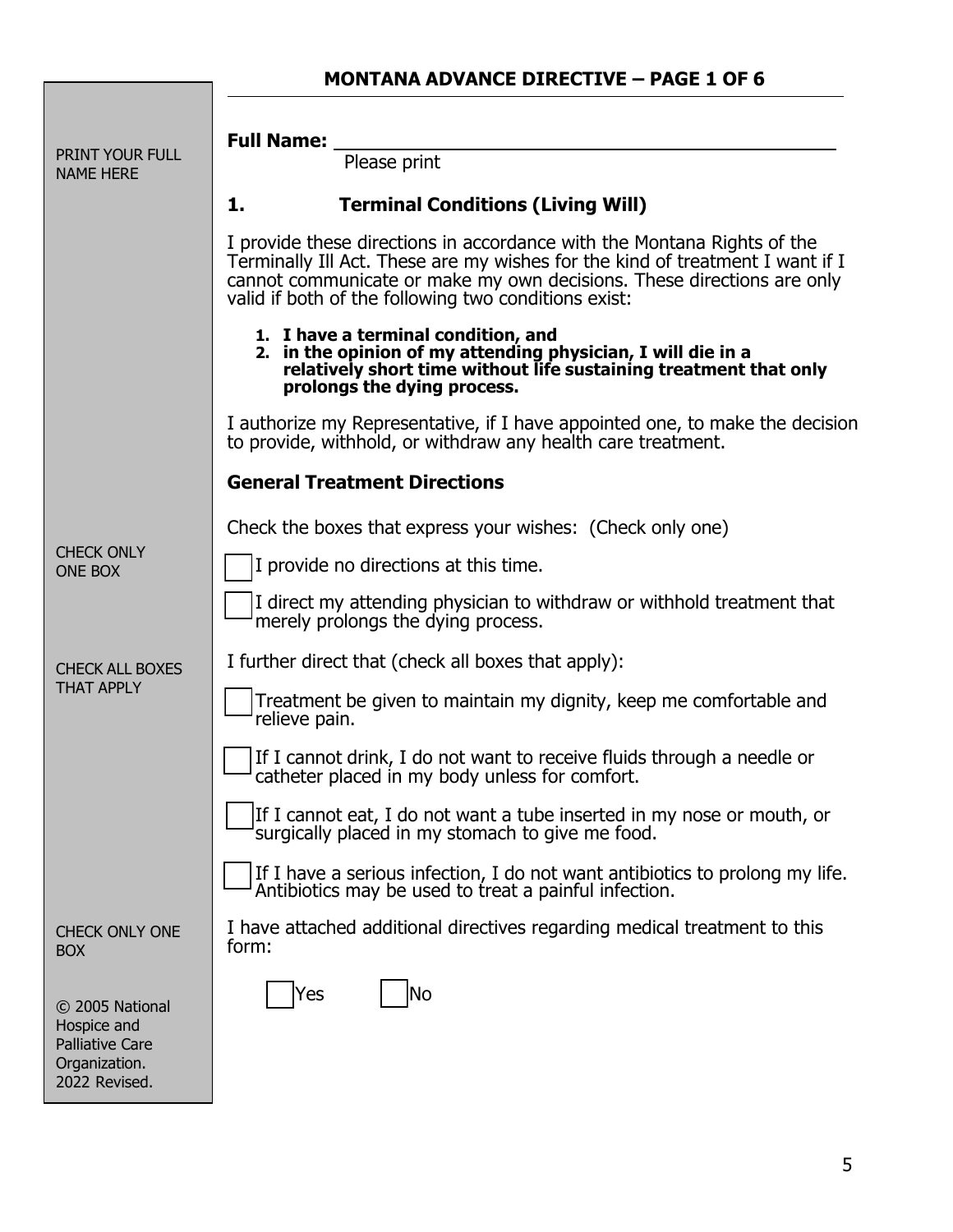|                                                                                                                                | MUNTANA ADVANCE DIKECTIVE – PAGE 2 UF 0                                                                                                                                                         |
|--------------------------------------------------------------------------------------------------------------------------------|-------------------------------------------------------------------------------------------------------------------------------------------------------------------------------------------------|
| PRINT THE<br><b>DIAGNOSIS OF</b><br>YOUR CHRONIC<br><b>ILLNESS OR</b><br><b>SERIOUS</b><br>DISABILITY, IF ANY                  | <b>Chronic Illness or Serious Disability (Optional)</b><br>2.<br>My chronic illness or disability can complicate an acute illness, but should<br>not be misinterpreted as a terminal condition. |
| PRINT THE NAME<br>OF THE PHYSICIAN<br><b>WHO TREATS YOUR</b><br><b>CONDITION</b>                                               | Diagnosis<br>Phone<br>Name<br>Special directions (use additional pages if necessary) _________________________                                                                                  |
| ADD ADDITIONAL<br>DIRECTIONS, IF<br>ANY, REGARDING<br>YOUR CHRONIC<br><b>ILLNESS OR</b><br><b>SERIOUS</b><br><b>DISABILITY</b> |                                                                                                                                                                                                 |
| © 2005 National<br>Hospice and<br><b>Palliative Care</b><br>Organization.<br>2022 Revised.                                     |                                                                                                                                                                                                 |

# **MONTANA ADVANCE DIRECTIVE – PAGE 2 OF 6**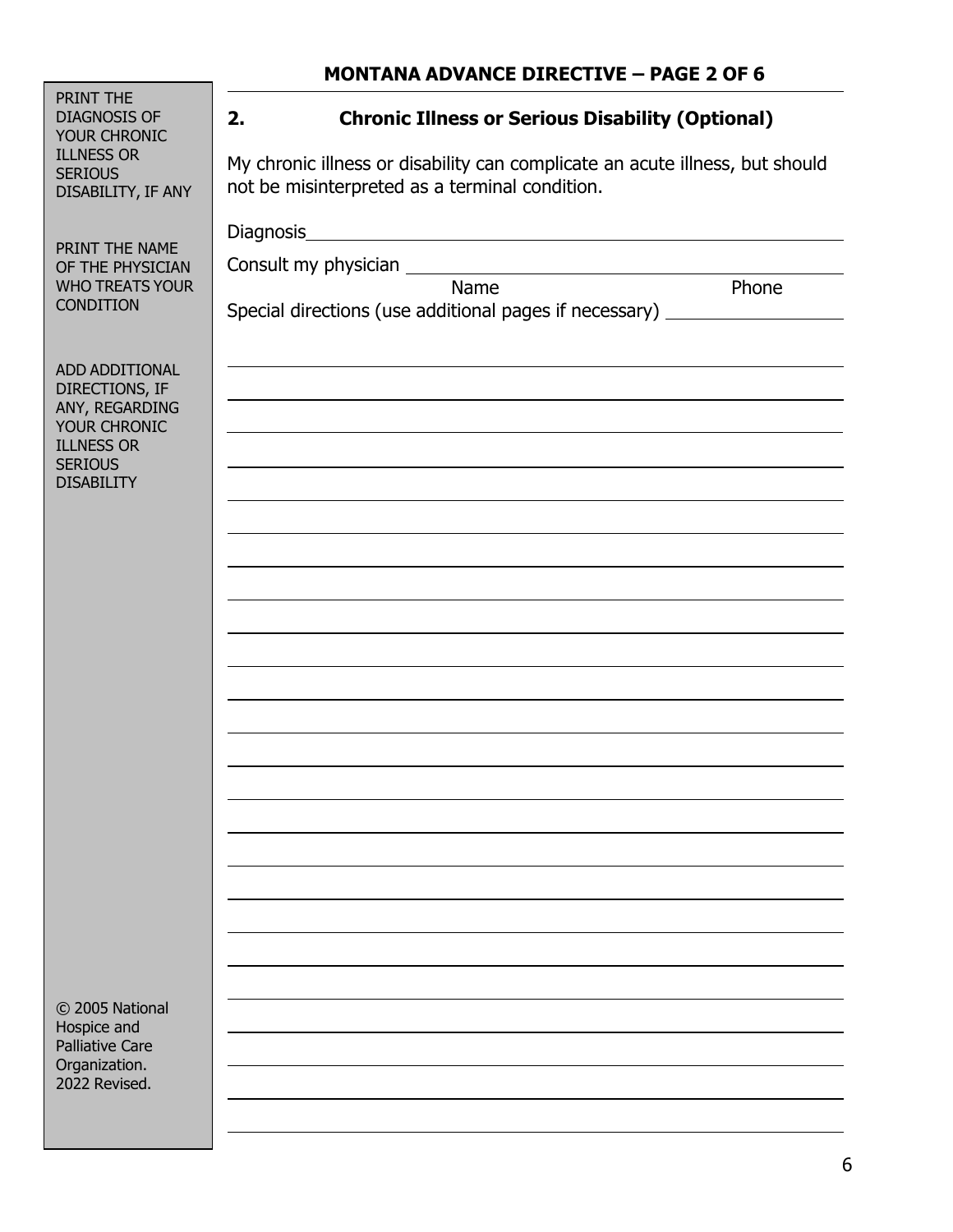## **MONTANA ADVANCE DIRECTIVE – PAGE 3 OF 6**

|                                                                                                                     | 3. Health Care Representative (Power of Attorney for HealthCare)                                                                                                                                                                                                                                                          |
|---------------------------------------------------------------------------------------------------------------------|---------------------------------------------------------------------------------------------------------------------------------------------------------------------------------------------------------------------------------------------------------------------------------------------------------------------------|
| <b>CHECK ONLY ONE</b>                                                                                               | I wish to appoint a representative<br>$\Box$ Yes<br>$\Box$ No                                                                                                                                                                                                                                                             |
| <b>BOX</b>                                                                                                          | <b>A. Primary Representative</b>                                                                                                                                                                                                                                                                                          |
|                                                                                                                     | I appoint<br>_as my                                                                                                                                                                                                                                                                                                       |
| PRINT THE NAME,<br>ADDRESS, AND                                                                                     | representative.                                                                                                                                                                                                                                                                                                           |
| PHONE NUMBERS<br>OF YOUR PRIMARY                                                                                    | Representative's Address                                                                                                                                                                                                                                                                                                  |
| <b>REPRESENTATIVE</b>                                                                                               | City<br><b>State</b><br>Zip                                                                                                                                                                                                                                                                                               |
|                                                                                                                     | Home Phone<br><b>Work Phone</b>                                                                                                                                                                                                                                                                                           |
|                                                                                                                     | My Representative's authority is effective when I cannot make health care<br>decisions or communicate my wishes. I may revoke this authority at any time I<br>regain these abilities (unless my attending physician and any necessary experts<br>determine I am not capable of making decisions in my own best interest). |
|                                                                                                                     | If, for any reason, I should need a guardian of my person designated by a court,<br>I nominate my Representative, or Alternate Representative(s), named below.                                                                                                                                                            |
|                                                                                                                     | <b>B. Alternate Representative(s)</b>                                                                                                                                                                                                                                                                                     |
|                                                                                                                     | If: 1. I revoke my representative's authority; or<br>2. My representative becomes unwilling or unable to act for me; or<br>3. My representative is my spouse and I become legally separated or<br>divorced,                                                                                                               |
|                                                                                                                     | I name the following person(s) as alternates to my representative in the<br>order listed:                                                                                                                                                                                                                                 |
| PRINT THE NAME,<br><b>ADDRESS AND PHONE</b><br><b>NUMBERS OF YOUR</b><br><b>ALTERNATE</b><br><b>REPRESENTATIVES</b> | 1.<br>Print Alternate Representative's Full Name                                                                                                                                                                                                                                                                          |
|                                                                                                                     | <b>Address</b>                                                                                                                                                                                                                                                                                                            |
|                                                                                                                     | City<br>Zip<br><b>State</b>                                                                                                                                                                                                                                                                                               |
|                                                                                                                     | Home Phone<br><b>Work Phone</b>                                                                                                                                                                                                                                                                                           |
| © 2005 National<br>Hospice and<br><b>Palliative Care</b><br>Organization.<br>2022 Revised.                          | Print Alternate Representative's Full Name                                                                                                                                                                                                                                                                                |
|                                                                                                                     | <b>Address</b>                                                                                                                                                                                                                                                                                                            |
|                                                                                                                     | City<br><b>State</b><br>Zip                                                                                                                                                                                                                                                                                               |
|                                                                                                                     | Home Phone<br><b>Work Phone</b>                                                                                                                                                                                                                                                                                           |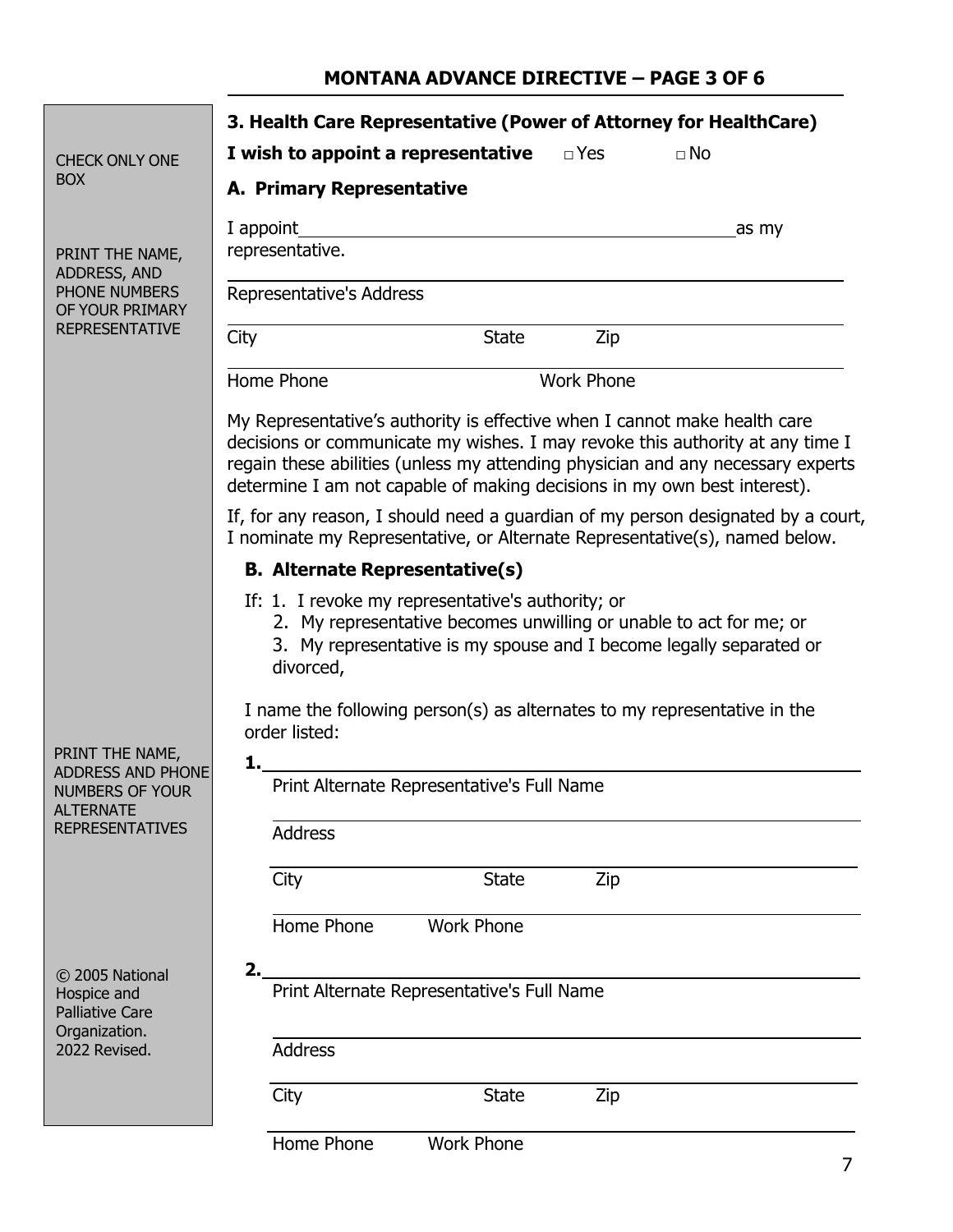|                                                                                           | <b>MONTANA ADVANCE DIRECTIVE - PAGE 4 OF 6</b>                                                                                                                                                                                                                                                                                                                                                   |                   |      |
|-------------------------------------------------------------------------------------------|--------------------------------------------------------------------------------------------------------------------------------------------------------------------------------------------------------------------------------------------------------------------------------------------------------------------------------------------------------------------------------------------------|-------------------|------|
|                                                                                           | Part 5. Signing and Witnessing this Advance Directive<br><b>Your Signature</b><br>А.                                                                                                                                                                                                                                                                                                             |                   |      |
|                                                                                           | Ask two people to watch you sign and have them sign below.                                                                                                                                                                                                                                                                                                                                       |                   |      |
|                                                                                           | 1. I revoke any prior health care advance directive or directions.                                                                                                                                                                                                                                                                                                                               |                   |      |
|                                                                                           | 2. This document is intended to be valid in any jurisdiction in which it is                                                                                                                                                                                                                                                                                                                      |                   |      |
|                                                                                           | presented.<br>3. A copy of this document is intended to have the same effect as the original.<br>4. Those who act as I have directed in this document shall be free from legal<br>liability for having followed my directions.<br>5. If my attending physician is unwilling or unable to comply with my wishes as<br>stated in this document, I direct my care be transferred to a physician who |                   |      |
| PRINT THE DATE                                                                            | will.                                                                                                                                                                                                                                                                                                                                                                                            |                   |      |
| <b>HERE</b>                                                                               |                                                                                                                                                                                                                                                                                                                                                                                                  |                   |      |
| <b>SIGN AND PRINT</b><br>YOUR NAME,<br><b>ADDRESS AND</b>                                 | Signature<br><b>Address</b>                                                                                                                                                                                                                                                                                                                                                                      | Print Full Name   |      |
| <b>TELEPHONE</b>                                                                          |                                                                                                                                                                                                                                                                                                                                                                                                  |                   |      |
| <b>NUMBERS HERE</b>                                                                       | City                                                                                                                                                                                                                                                                                                                                                                                             | <b>State</b>      | Zip  |
|                                                                                           | Home Phone                                                                                                                                                                                                                                                                                                                                                                                       | <b>Work Phone</b> |      |
|                                                                                           | <b>Ask Your Witnesses to Read and Sign</b><br>В.                                                                                                                                                                                                                                                                                                                                                 |                   |      |
|                                                                                           | I declare that I am over the age of 18 and the person who signed this document is<br>personally known to me, and has signed these health care advance directives in my<br>presence, and appears to be of sound mind and under no duress, fraud or undue<br>influence.                                                                                                                            |                   |      |
|                                                                                           | 1.                                                                                                                                                                                                                                                                                                                                                                                               |                   |      |
| <b>YOUR WITNESSES</b>                                                                     | Signature                                                                                                                                                                                                                                                                                                                                                                                        |                   | Date |
| <b>MUST SIGN AND</b>                                                                      |                                                                                                                                                                                                                                                                                                                                                                                                  |                   |      |
| PRINT THE DATE                                                                            | <b>Printed Name</b>                                                                                                                                                                                                                                                                                                                                                                              |                   |      |
| <b>AND THEIR NAMES</b>                                                                    |                                                                                                                                                                                                                                                                                                                                                                                                  |                   |      |
| <b>AND ADDRESSES</b><br><b>HERE</b>                                                       | Address                                                                                                                                                                                                                                                                                                                                                                                          |                   |      |
|                                                                                           | 2.                                                                                                                                                                                                                                                                                                                                                                                               |                   |      |
|                                                                                           | Signature                                                                                                                                                                                                                                                                                                                                                                                        |                   | Date |
|                                                                                           |                                                                                                                                                                                                                                                                                                                                                                                                  |                   |      |
|                                                                                           | <b>Printed Name</b>                                                                                                                                                                                                                                                                                                                                                                              |                   |      |
|                                                                                           |                                                                                                                                                                                                                                                                                                                                                                                                  |                   |      |
| © 2005 National<br>Hospice and<br><b>Palliative Care</b><br>Organization<br>2022 Revised. | <b>Address</b>                                                                                                                                                                                                                                                                                                                                                                                   |                   |      |
|                                                                                           |                                                                                                                                                                                                                                                                                                                                                                                                  |                   |      |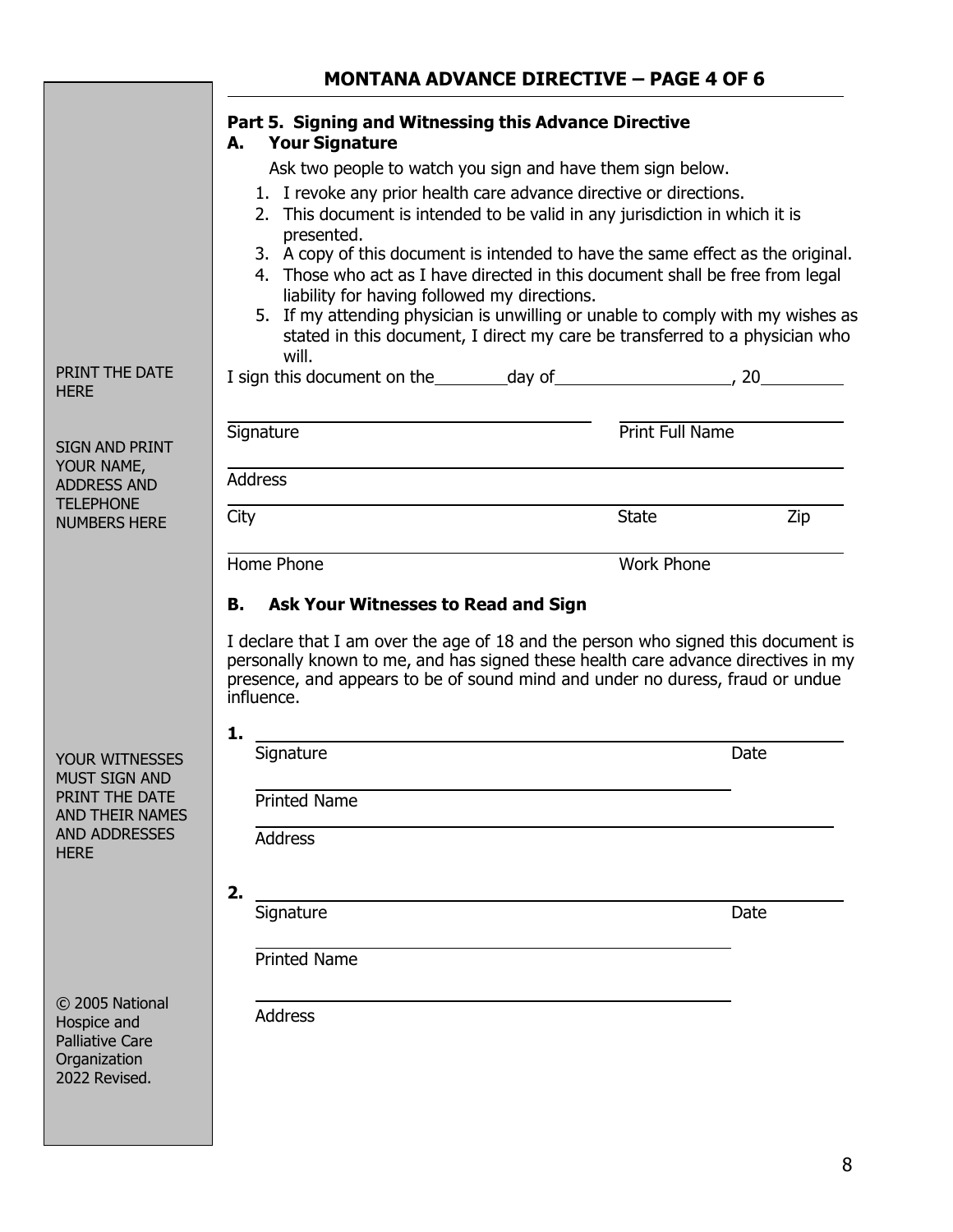| <b>MONTANA ADVANCE DIRECTIVE - PAGE 5 OF 6</b> |
|------------------------------------------------|
|------------------------------------------------|

٦

| ALL OF THE<br><b>FOLLOWING IN</b><br>PART 4 ARE<br><b>OPTIONAL</b>                                                                                                                                                                                                                                                                                                 | <b>Special Directions (Optional)</b><br>Part 4.<br>A. Spiritual Preferences                                                                                                                                                                                                                                                                                                                                                                                                                                                                                                                   |
|--------------------------------------------------------------------------------------------------------------------------------------------------------------------------------------------------------------------------------------------------------------------------------------------------------------------------------------------------------------------|-----------------------------------------------------------------------------------------------------------------------------------------------------------------------------------------------------------------------------------------------------------------------------------------------------------------------------------------------------------------------------------------------------------------------------------------------------------------------------------------------------------------------------------------------------------------------------------------------|
| <b>INDICATE YOUR</b><br><b>RELIGIOUS OR</b><br>SPIRITUAL<br><b>PREFERENCE</b>                                                                                                                                                                                                                                                                                      | I would like spiritual support   Yes   No                                                                                                                                                                                                                                                                                                                                                                                                                                                                                                                                                     |
| CHECK THE BOX TO<br><b>INDICATE WHERE</b><br>YOU WOULD<br>PREFER TO DIE                                                                                                                                                                                                                                                                                            | <b>B. Where I Would Like to be When I Die</b><br>My home $\parallel$  Hospital   Nursing home<br>Hospice<br><b>Other Contract Contract Contract Contract Contract Contract Contract Contract Contract Contract Contract Contract Contract Contract Contract Contract Contract Contract Contract Contract Contract Contract Contract Contra</b>                                                                                                                                                                                                                                                |
| <b>ADD OTHER</b><br><b>INSTRUCTIONS, IF</b><br>ANY, REGARDING<br>YOUR ADVANCE<br><b>CARE PLANS</b><br><b>THESE</b><br><b>INSTRUCTIONS CAN</b><br><b>FURTHER ADDRESS</b><br>YOUR HEALTH CARE<br>PLANS, SUCH AS<br><b>YOUR WISHES</b><br><b>REGARDING</b><br><b>HOSPICE</b><br>TREATMENT, BUT<br><b>CAN ALSO ADDRESS</b><br><b>OTHER ADVANCE</b><br>PLANNING ISSUES, | C. Donation of Organs at My Death (check one of the following):<br>I do not wish to donate any of my body, organs, or tissue.<br>I wish to donate my entire body.<br>I wish to donate <b>only</b> the following (check all that apply):<br>$ $ Heart<br>Kidneys<br>Any organs, tissues, or body parts<br>Bone Marrow   Eyes<br><b>Skin</b><br>Liver<br>Lungs<br>Other $(s)$<br><u> 1980 - Johann Barn, mars ann an t-Amhain Aonaich an t-Amhain Aonaich an t-Amhain Aonaich an t-Amhain Aonaich</u><br>After-Death Care (care of my body, burial, cremation, funeral<br>D.<br>homepreference) |
| <b>SUCH AS YOUR</b><br><b>BURIAL WISHES</b><br><b>ATTACH</b><br><b>ADDITIONAL PAGES</b><br>IF NEEDED                                                                                                                                                                                                                                                               | <b>Additional Directions</b> (use additional pages if necessary)<br>Е.                                                                                                                                                                                                                                                                                                                                                                                                                                                                                                                        |
| © 2005 National<br>Hospice and<br><b>Palliative Care</b><br>Organization.<br>2022 Revised.                                                                                                                                                                                                                                                                         |                                                                                                                                                                                                                                                                                                                                                                                                                                                                                                                                                                                               |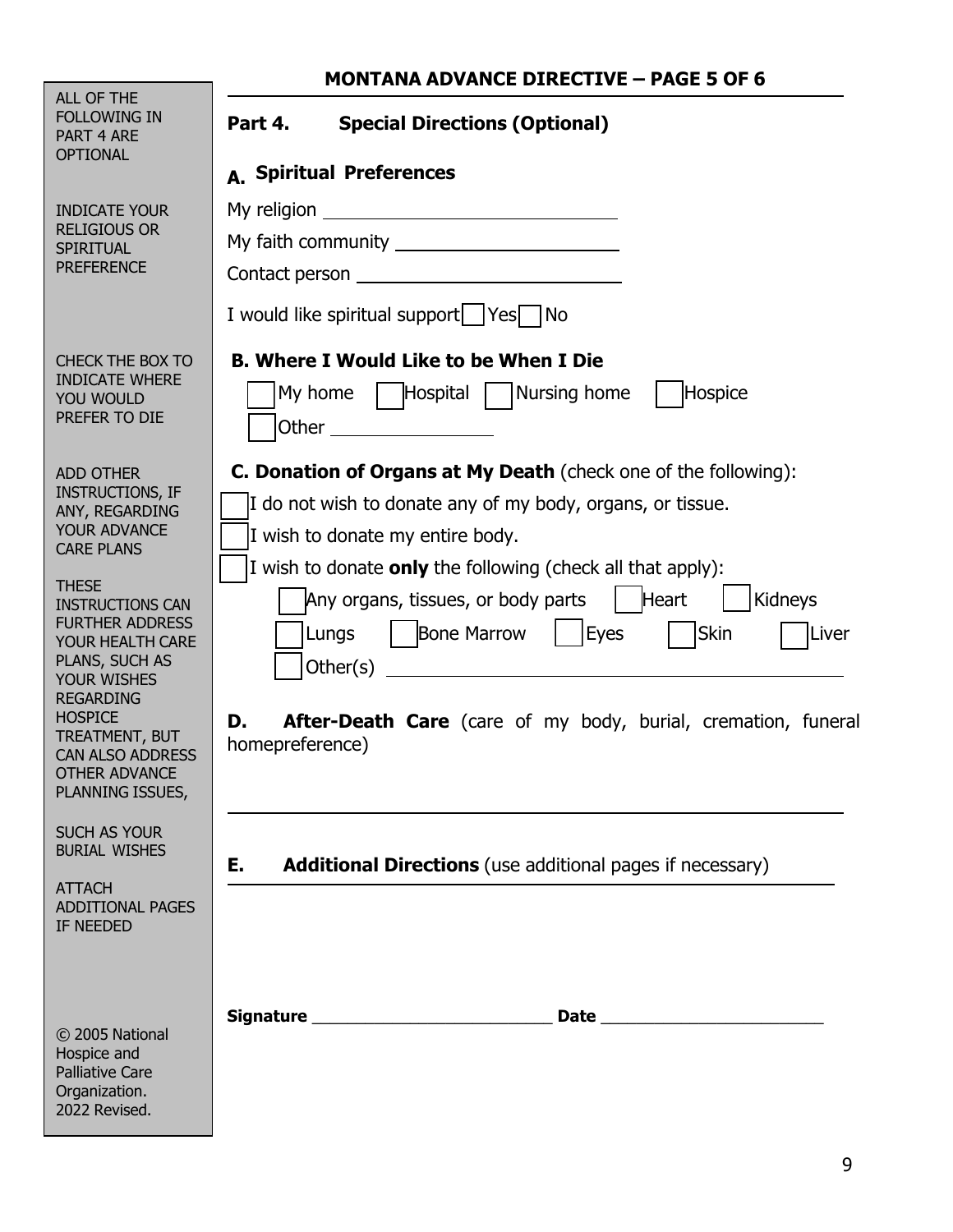|                                                                                                                                |                                                                                                                                                                                                                                                                              |              |              | <b>MONTANA ADVANCE DIRECTIVE - PAGE 6 OF 6</b> |
|--------------------------------------------------------------------------------------------------------------------------------|------------------------------------------------------------------------------------------------------------------------------------------------------------------------------------------------------------------------------------------------------------------------------|--------------|--------------|------------------------------------------------|
| <b>CHECK THE BOX</b><br><b>INDICATING</b><br><b>WHETHER YOU</b><br><b>PLAN TO REGISTER</b><br>YOUR ADVANCE<br><b>DIRECTIVE</b> | <b>Distributing this Advance Directive</b><br>А.<br>I plan to deposit this Advance Directive in the Montana End-of-Life<br><b>Registry:</b><br>Yes<br><b>No</b><br>I plan to send copies of this document to the following people or<br>locations:<br><b>Physician Name:</b> |              |              |                                                |
|                                                                                                                                | <b>Address</b>                                                                                                                                                                                                                                                               |              |              |                                                |
| PRINT THE                                                                                                                      |                                                                                                                                                                                                                                                                              | City         | <b>State</b> | Zip                                            |
| NAME(S),<br>ADDRESS(ES), AND<br>PHONE NUMBER(S)                                                                                | Home Phone                                                                                                                                                                                                                                                                   |              |              | <b>Work Phone</b>                              |
| OF THE PERSON(S)<br>YOU PLAN TO SEND                                                                                           |                                                                                                                                                                                                                                                                              |              |              |                                                |
| <b>COPIES OF YOUR</b><br><b>ADVANCE</b><br><b>DIRECTIVE</b>                                                                    | Name                                                                                                                                                                                                                                                                         |              |              |                                                |
|                                                                                                                                | <b>Address</b>                                                                                                                                                                                                                                                               |              |              |                                                |
|                                                                                                                                | City                                                                                                                                                                                                                                                                         | <b>State</b> | Zip          |                                                |
|                                                                                                                                | Home Phone                                                                                                                                                                                                                                                                   |              |              | <b>Work Phone</b>                              |
|                                                                                                                                | <b>Hospital:</b>                                                                                                                                                                                                                                                             |              |              |                                                |
|                                                                                                                                | Name                                                                                                                                                                                                                                                                         |              |              |                                                |
|                                                                                                                                | <b>Address</b>                                                                                                                                                                                                                                                               |              |              |                                                |
|                                                                                                                                | City                                                                                                                                                                                                                                                                         | <b>State</b> | Zip          |                                                |
|                                                                                                                                | Home Phone                                                                                                                                                                                                                                                                   |              |              | <b>Work Phone</b>                              |
|                                                                                                                                | Clergy:                                                                                                                                                                                                                                                                      |              |              |                                                |
|                                                                                                                                | Name                                                                                                                                                                                                                                                                         |              |              |                                                |
| © 2005 National<br>Hospice and                                                                                                 | <b>Address</b>                                                                                                                                                                                                                                                               |              |              |                                                |
| <b>Palliative Care</b><br>Organization.<br>2022 Revised.                                                                       | City                                                                                                                                                                                                                                                                         | <b>State</b> | Zip          |                                                |
|                                                                                                                                | Home Phone                                                                                                                                                                                                                                                                   |              |              | <b>Work Phone</b>                              |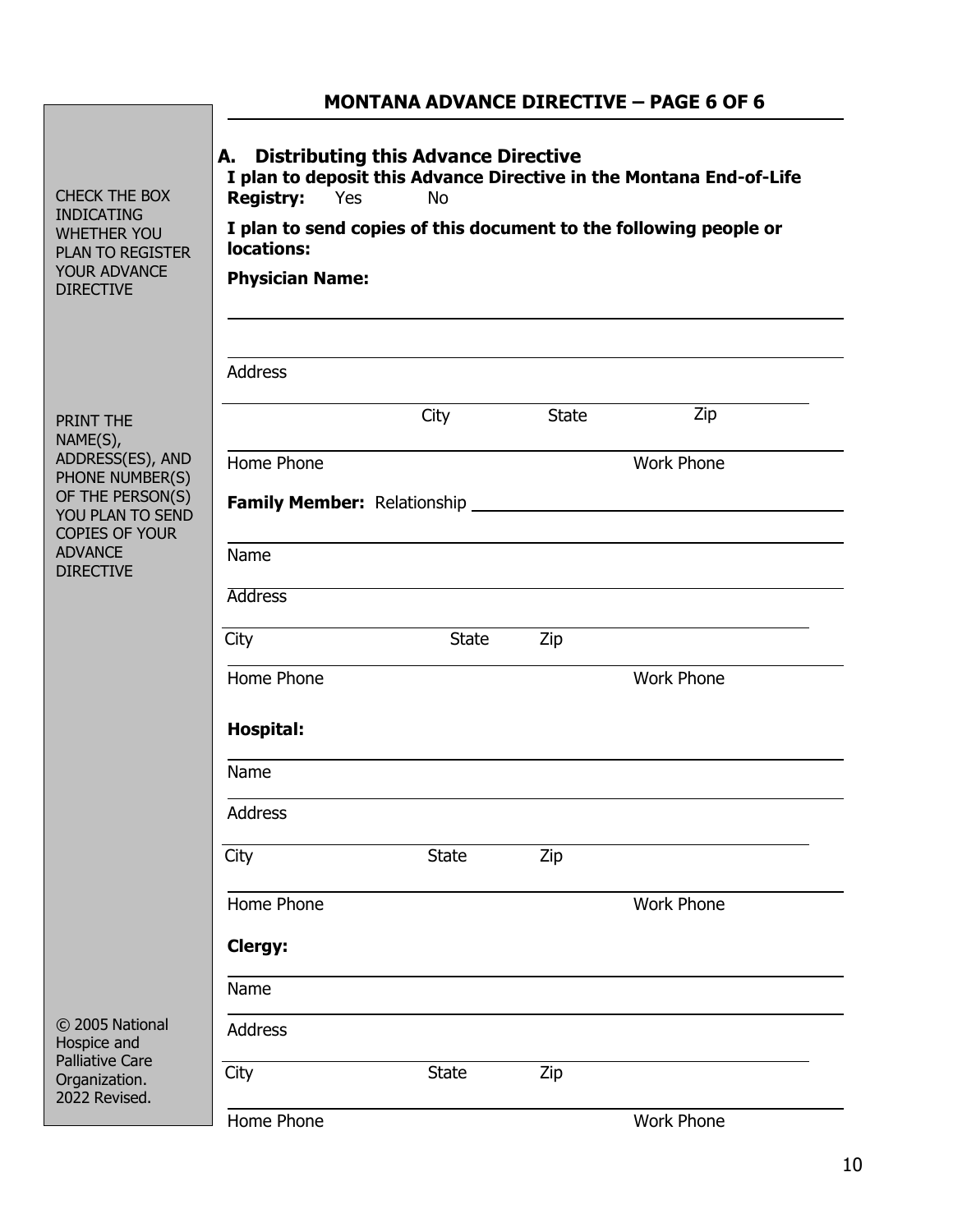### **You Have Filled Out Your Health Care Directive, Now What?**

- 1. Your Montana Advance Directive is an important legal document. Keep the original signed document in a secure but accessible place. Do not put the original document in a safe deposit box or any other security box that would keep others from having access to it.
- 2. Give photocopies of the signed original to your representative and alternate representative, doctor(s), family, close friends, clergy, and anyone else who might become involved in your health care. If you enter a nursing home or hospital, have photocopies of your document placed in your medical records.
- 3. Be sure to talk to your representative(s), doctor(s), clergy, family, and friends about your wishes concerning medical treatment. Discuss your wishes with them often, particularly if your medical condition changes.
- 4. The Montana End-of-Life Registry is your state's advance directive registry. By filing your advance directive with the registry, your health care provider and loved ones may be able to find a copy of your directive in the event you are unable to provide one. You can read more about the registry, including instructions on how to file your advance directive, at http://www.endoflife.mt.gov.
- 5. You may also want to save a copy of your form in an online personal health records application, program, or service that allows you to share your medical documents with your physicians, family, and others who you want to take an active role in your advance care planning.
- 6. If you want to make changes to your documents after they have been signed and witnessed, you must complete a new document.
- 7. Remember, you can always revoke your Montana document.
- 8. Be aware that your Montana document will not be effective in the event of a medical emergency. Ambulance and hospital emergency department personnel are required to provide cardiopulmonary resuscitation (CPR) unless they are given a separate directive that states otherwise. These directives called "prehospital medical care directives" or "do not resuscitate orders" are designed for people whose poor health gives them little chance of benefiting from CPR. These directives instruct ambulance and hospital emergency personnel not to attempt CPR if your heart or breathing should stop.

Currently not all states have laws authorizing these orders. We suggest you speak to your physician if you are interested in obtaining one. **CaringInfo does not distribute these forms.**